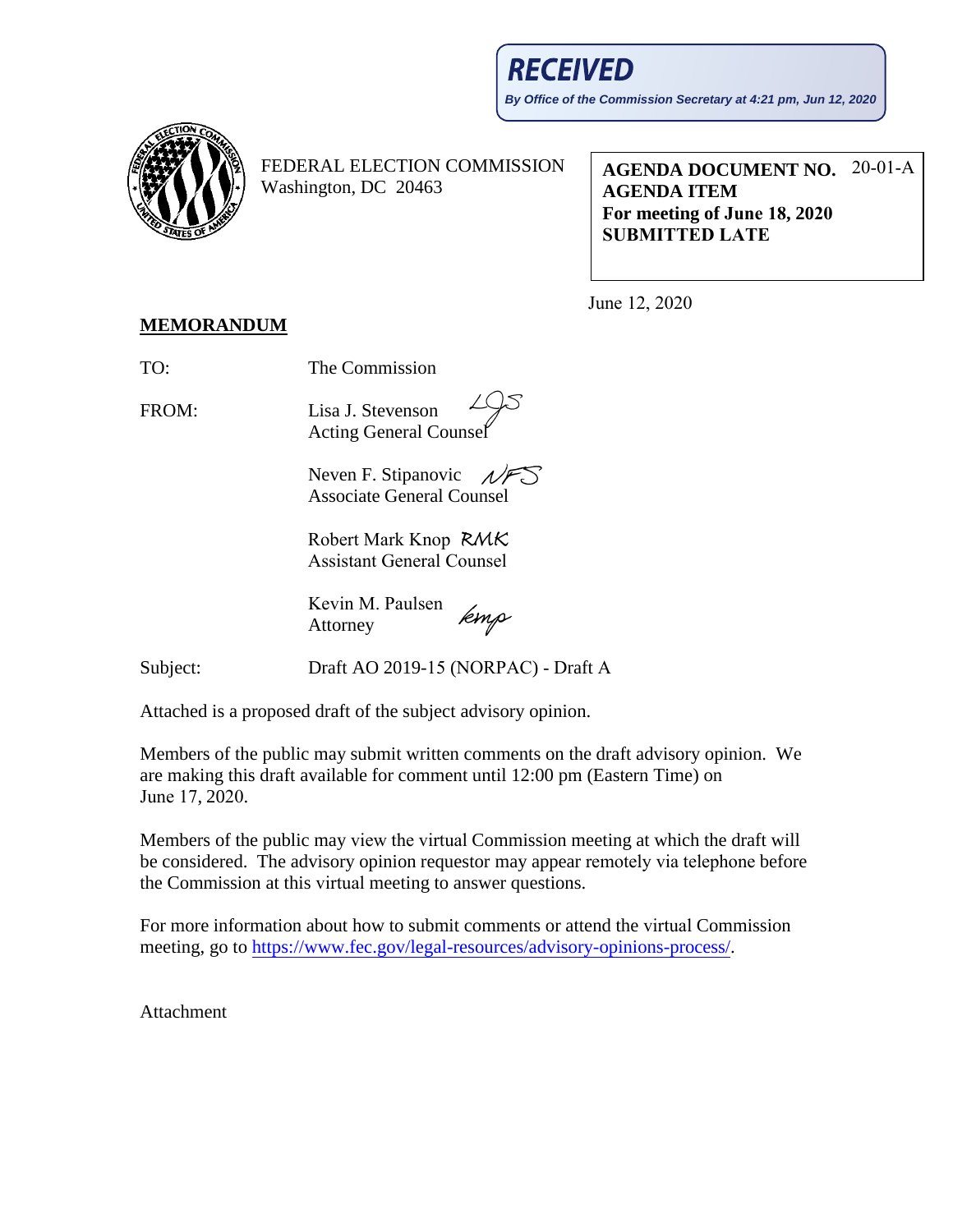| $\mathbf{1}$<br>$\overline{2}$ | <b>ADVISORY OPINION 2019-15</b>                                                                  |                |
|--------------------------------|--------------------------------------------------------------------------------------------------|----------------|
| 3                              | Mr. Josef Schranz                                                                                |                |
| $\overline{4}$                 | <b>NORPAC</b>                                                                                    | <b>DRAFT A</b> |
| 5                              | P.O. Box 1543                                                                                    |                |
| 6<br>7                         | Englewood Cliffs, NJ 07632                                                                       |                |
| 8                              |                                                                                                  |                |
| 9                              | Dear Mr. Schranz:                                                                                |                |
| 10                             | We are responding to your advisory opinion request on behalf of NORPAC,                          |                |
| 11                             | concerning the application of the Federal Election Campaign Act, 52 U.S.C. §§ 30101-45           |                |
| 12                             | (the "Act"), and Commission regulations to NORPAC's proposal to deduct a flat-rate,              |                |
| 13                             | fixed percentage fee from earmarked contributions that it forwards in order to reimburse         |                |
| 14                             | its merchant processing costs as well as its solicitation and administrative costs. The          |                |
| 15                             | Commission concludes that NORPAC may deduct the fee as proposed, however, the                    |                |
| 16                             | entirety of the fee would constitute a contribution from the contributor to NORPAC. The          |                |
| 17                             | Commission also clarifies how each component of the proposed transaction must be                 |                |
| 18                             | reported by NORPAC as well as what information it must disclose to the recipient                 |                |
| 19                             | candidate committee.                                                                             |                |
| 20                             | <b>Background</b>                                                                                |                |
| 21                             | The facts presented in this advisory opinion are based on your letter received on                |                |
| 22                             | August 8, 2019 and on public disclosure reports NORPAC filed with the Commission.                |                |
| 23                             | NORPAC is a nonconnected committee <sup>1</sup> that solicits, processes, and forwards earmarked |                |
| 24                             | contributions to candidate committees. Advisory Opinion Request at AOR001.                       |                |
| 25                             | NORPAC proposes to deduct and retain a fee from earmarked contributions that it                  |                |

 $\overline{a}$ 

<sup>&</sup>lt;sup>1</sup> NORPAC, Statement of Organization, Amend., FEC Form 1 (April 2, 2012), [https://docquery.fec.gov/cgi-bin/forms/C00247403/772904/.](https://docquery.fec.gov/cgi-bin/forms/C00247403/772904/)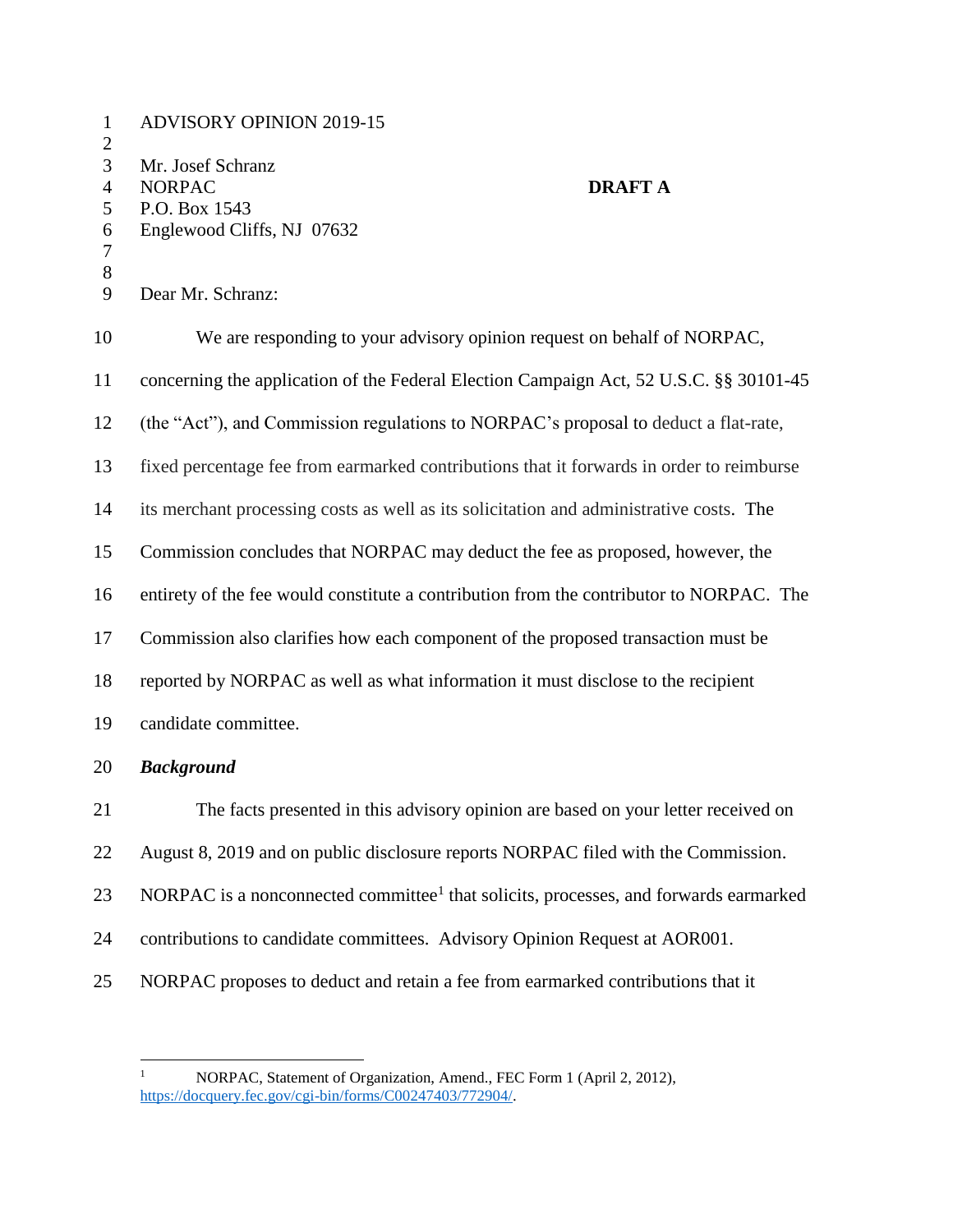| $\mathbf{1}$             | forwards as follows. Id. NORPAC would solicit and collect contributions from              |
|--------------------------|-------------------------------------------------------------------------------------------|
| $\overline{2}$           | contributors via both credit and debit cards and personal checks. Id. Contributors would  |
| $\mathfrak{Z}$           | identify the intended recipient using a paper or electronic form, in the case of a        |
| $\overline{\mathcal{A}}$ | contribution made via credit or debit card, or alternatively, contributors would indicate |
| $\mathfrak s$            | the intended recipient of the contribution using the memo line of the check, if the       |
| 6                        | contribution was made by check. Id. At the time the contribution was made, NORPAC         |
| $\boldsymbol{7}$         | would inform contributors "of the contribution limits and relevant necessary requirements |
| $8\,$                    | of making a political contribution" under the Act and Commission regulations. Id.         |
| $\mathbf{9}$             | NORPAC would then deposit the contributed amount into its own account. AOR002.            |
| 10                       | Before forwarding the earmarked contribution to the recipient, NORPAC would               |
| 11                       | deduct and retain a flat-rate, fixed percentage of the contributed amount, which NORPAC   |
| 12                       | characterizes as a convenience fee (the "Convenience Fee"), "to help [NORPAC]             |
| 13                       | recuperate fees incurred [for] credit card merchant processing" (typically between two    |
| 14                       | and three percent of the total contribution) "as well as generate a small profit which    |
| 15                       | would help [NORPAC] pay its administrative and solicitation costs." AOR001. This          |
| 16                       | Convenience Fee would reimburse NORPAC for "overhead expenses," including staff,          |
| 17                       | website, office supplies, advertising, office rental costs, and phone bills. Id. NORPAC   |
| 18                       | states that the Convenience Fee would also reimburse the costs paid to its staff to       |
| 19                       | organize and attend fundraising events for candidates, and to collect and distribute      |
| 20                       | contributions received at such events. Id. NORPAC further represents that contributors    |
| 21                       | would be notified prior to making a contribution that the Convenience Fee would be        |
| 22                       | deducted and retained by NORPAC. Id. Finally, NORPAC would forward all earmarked          |
| 23                       | contributions, less the Convenience Fee, in the form of a check from NORPAC to the        |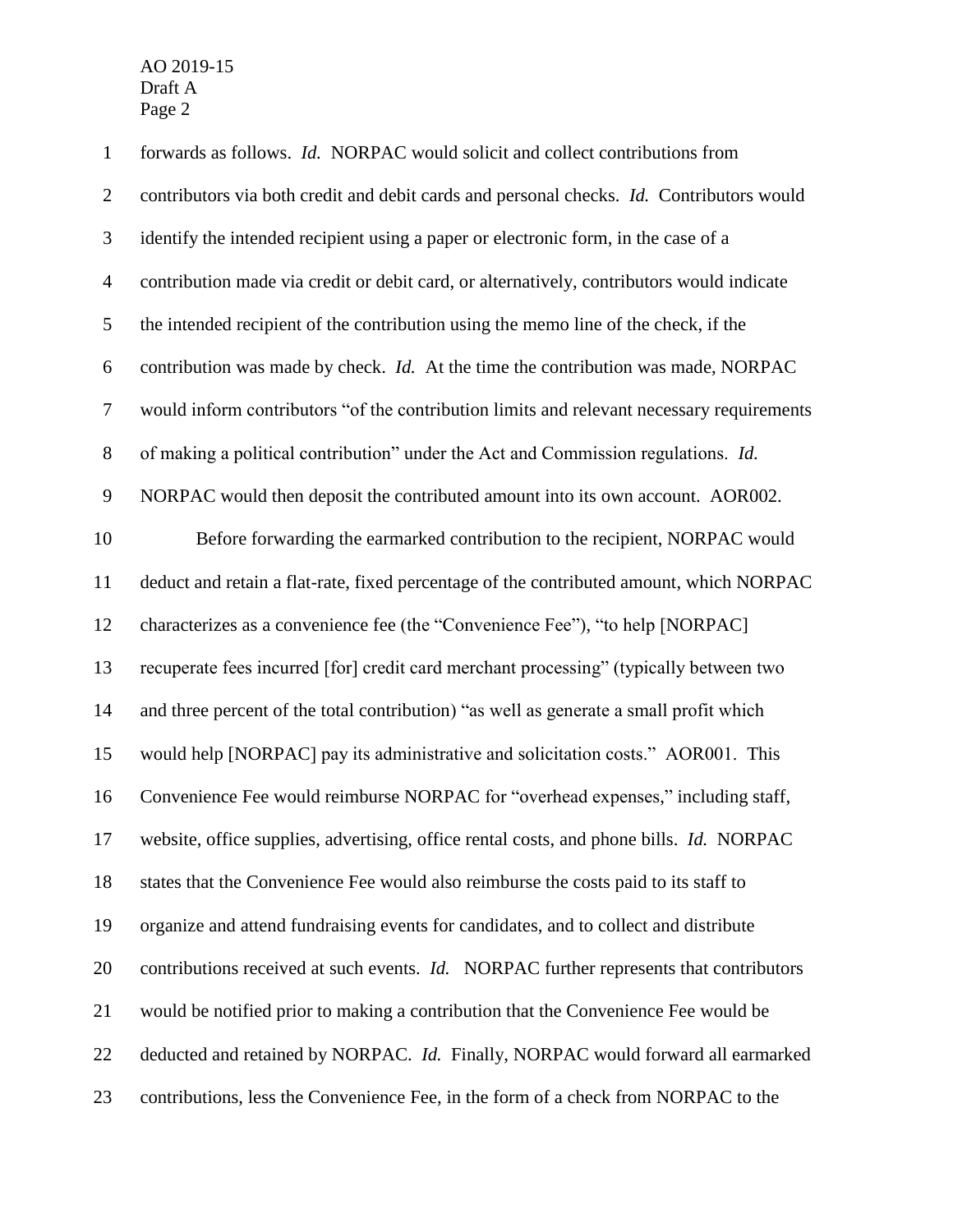$\overline{a}$ 

| 1  | specified recipient candidate committee within 10 days of the date the contribution was          |
|----|--------------------------------------------------------------------------------------------------|
| 2  | received by NORPAC, along with "all relevant information" for each contributor. <sup>2</sup> Id. |
| 3  | <b>Questions Presented</b>                                                                       |
| 4  | $\mathfrak{l}.$<br>May NORPAC deduct a flat-rate, fixed percentage Convenience Fee from          |
| 5  | earmarked contributions that it forwards to candidate committees in order to pay the             |
| 6  | costs of NORPAC's merchant processor and generate a profit to reimburse NORPAC for               |
| 7  | its own administrative and solicitation costs? <sup>3</sup>                                      |
| 8  | If the Commission answers Question $#1$ in the affirmative, how would<br>2.                      |
| 9  | NORPAC report these transactions?                                                                |
| 10 | <b>Legal Analysis</b>                                                                            |
| 11 | $\mathfrak{1}.$<br>May NORPAC deduct a flat-rate, fixed percentage Convenience Fee from          |

12 *earmarked contributions that it forwards to candidate committees in order to pay the costs* 

<sup>&</sup>lt;sup>2</sup> NORPAC provided the following example to illustrate how the proposed Convenience Fee would operate in practice: "NORPAC would process a \$100 contribution from Person A, using a personal American Express credit card, earmarked to Campaign A. NORPAC would deduct an 8% fee from the contribution that [it] received from Person A, 3% of which would go to [its] credit card merchant processor, and 5% would be profit for NORPAC to pay its general operating costs. The remaining 92% would be sent to the recipient [candidate] committee." AOR001.

 $3 \text{ The Advisory Opinion Request also contained an additional question (Question 2) specifically}$ asking whether, in the case of earmarked contributions made via NORPAC (as intermediary) in the form of a contributor's personal check (as opposed to a credit or debit card), NORPAC may deposit the full amount into its account, retain the Convenience Fee, and forward the remainder of the contribution to the designated recipient committee. The distinction between forwarded contributions made via personal check and credit or debit card is immaterial for purposes of the present analysis because in all instances the contributor would designate the intended recipient of the contribution and NORPAC would treat contributions received by check in the same manner as those received via credit or debit card. The analysis undertaken herein applies uniformly to transactions whereby the Convenience Fee is deducted from contributions made via personal check or credit or debit card. The Commission assumes, however, for purposes of this advisory opinion, that NORPAC would deposit all funds in an official committee depository pursuant to 52 U.S.C.  $\S$  30102(h)(1) and 11 C.F.R.  $\S$  103.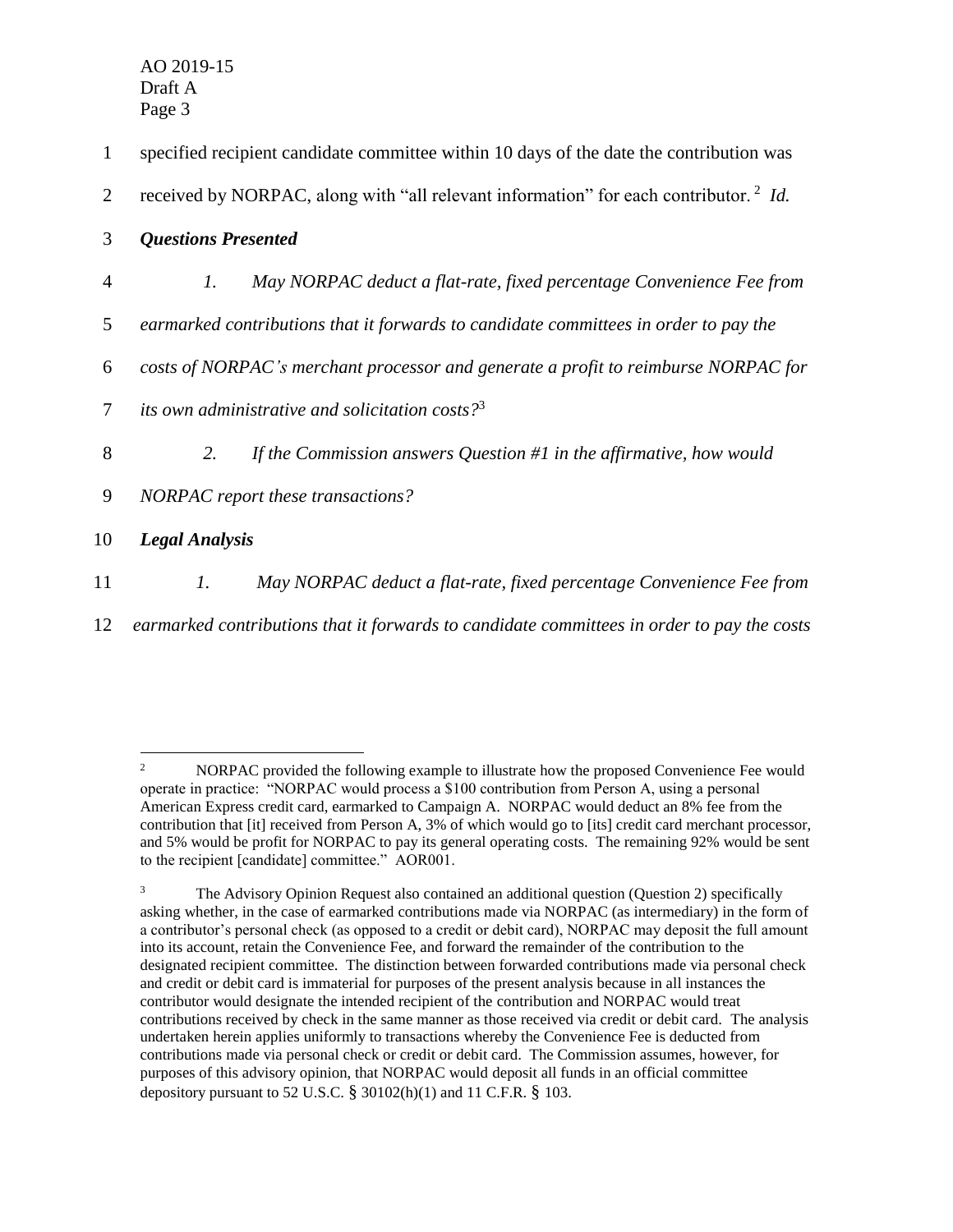*of NORPAC's merchant processor and generate a profit to reimburse NORPAC for its* 

*own administrative and solicitation costs?*

 Yes, NORPAC may deduct the Convenience Fee from earmarked contributions that it forwards as proposed, however, the full amount of the Convenience Fee would constitute a contribution to NORPAC from the original contributor.

 The Act defines a contribution as "any gift, subscription, loan, advance or deposit of money or anything of value made by any person for the purpose of influencing any election for Federal office." 52 U.S.C. § 30101(8)(A)(i); *see also* 11 C.F.R. § 100.52(a). The Act further provides that "all contributions made by a person, either directly or indirectly, on behalf of a particular candidate, including contributions which are in any way earmarked or otherwise directed through an intermediary or conduit to such candidate, shall be treated as contributions from such person to such candidate." 52 U.S.C. § 30116(a)(8); *see also* 11 C.F.R. § 110.6(a). "Earmarked" means "a designation, instruction, or encumbrance, whether direct or indirect, express or implied, oral or written, which results in all or any part of a contribution . . . being made to . . . a clearly identified candidate or a candidate's authorized committee." 11 C.F.R. § 110.6(b)(1). A "person who receives and forwards an earmarked contribution to a candidate or a candidate's authorized committee" is a "conduit or intermediary." 11 C.F.R. § 110.6(b)(2). A forwarded earmarked contribution does not count against the conduit's contribution limits unless the conduit "exercises any direction or control over the choice of the recipient candidate"; if that occurs, then the entire earmarked contribution is treated as a contribution from both the original contributor and from the conduit to the recipient. *See* 11 C.F.R. § 110.6(d).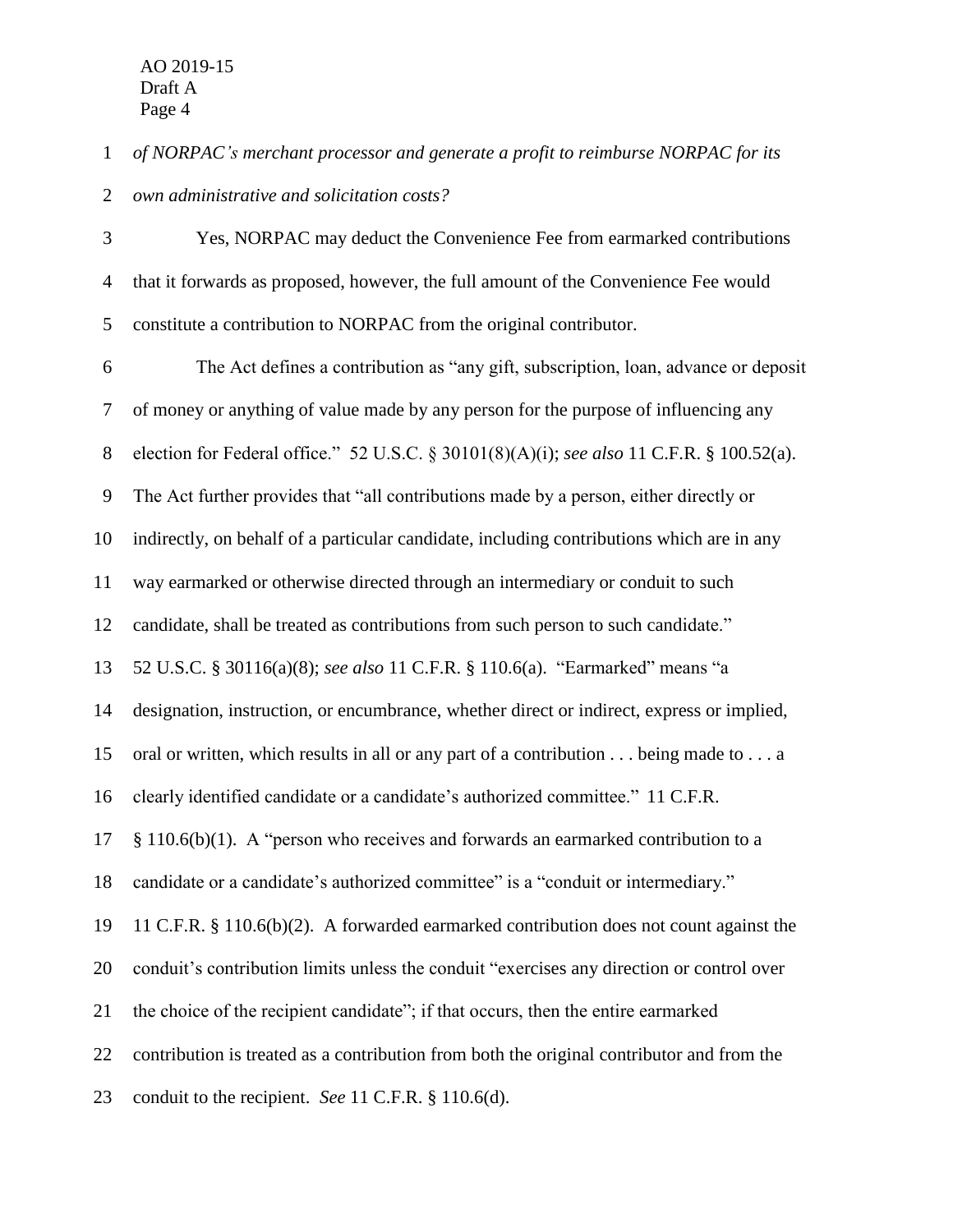| $\mathbf{1}$   | NORPAC proposes to split, with the contributor's permission, a contribution                                  |
|----------------|--------------------------------------------------------------------------------------------------------------|
| $\overline{2}$ | between itself and the recipient candidate committee designated by the contributor, with                     |
| 3              | the Convenience Fee being contributed to NORPAC and the remainder forwarded on to                            |
| $\overline{4}$ | the recipient. AOR001. The portion of the contribution allocated to the designated                           |
| 5              | candidate committee would constitute an earmarked contribution that NORPAC must                              |
| 6              | forward to the recipient along with certain information regarding the contributor within                     |
| $\overline{7}$ | applicable time periods set forth at 11 C.F.R. $\S 102.8$ . <sup>4</sup> Because there is no indication that |
| 8              | NORPAC would exercise any direction or control concerning the choice of the recipient                        |
| 9              | candidate, NORPAC would be acting as a conduit or intermediary under Commission                              |
| 10             | regulations. See 11 C.F.R. § 110.6(b)(2). Accordingly, the earmarked contribution                            |
| 11             | forwarded by NORPAC would constitute a contribution from the original contributor to                         |
| 12             | the candidate committee and not from NORPAC, and would not count against NORPAC's                            |
| 13             | contribution limit to the recipient candidate committee. See 11 C.F.R. § 110.6(d)(1).                        |
| 14             | The issue before the Commission is the appropriate treatment of the Convenience                              |
| 15             | Fee deducted by NORPAC. As described by NORPAC, the Convenience Fee would, in                                |
| 16             | effect, be comprised of two components: (1) the portion used by NORPAC to pay fees                           |
| 17             | charged to NORPAC by its merchant processor, in the case of credit or debit card                             |
| 18             | transactions (typically between two and three percent of the total contribution depending                    |

 $\overline{4}$  The request states that earmarked contributions would be forwarded to the recipient political candidate committees(s) within 10 days following the date the contribution is received. This representation is consistent with the applicable forwarding requirements under 52 U.S.C.§§ 30102(b)(1)-(2) and 11 C.F.R. § 102.8.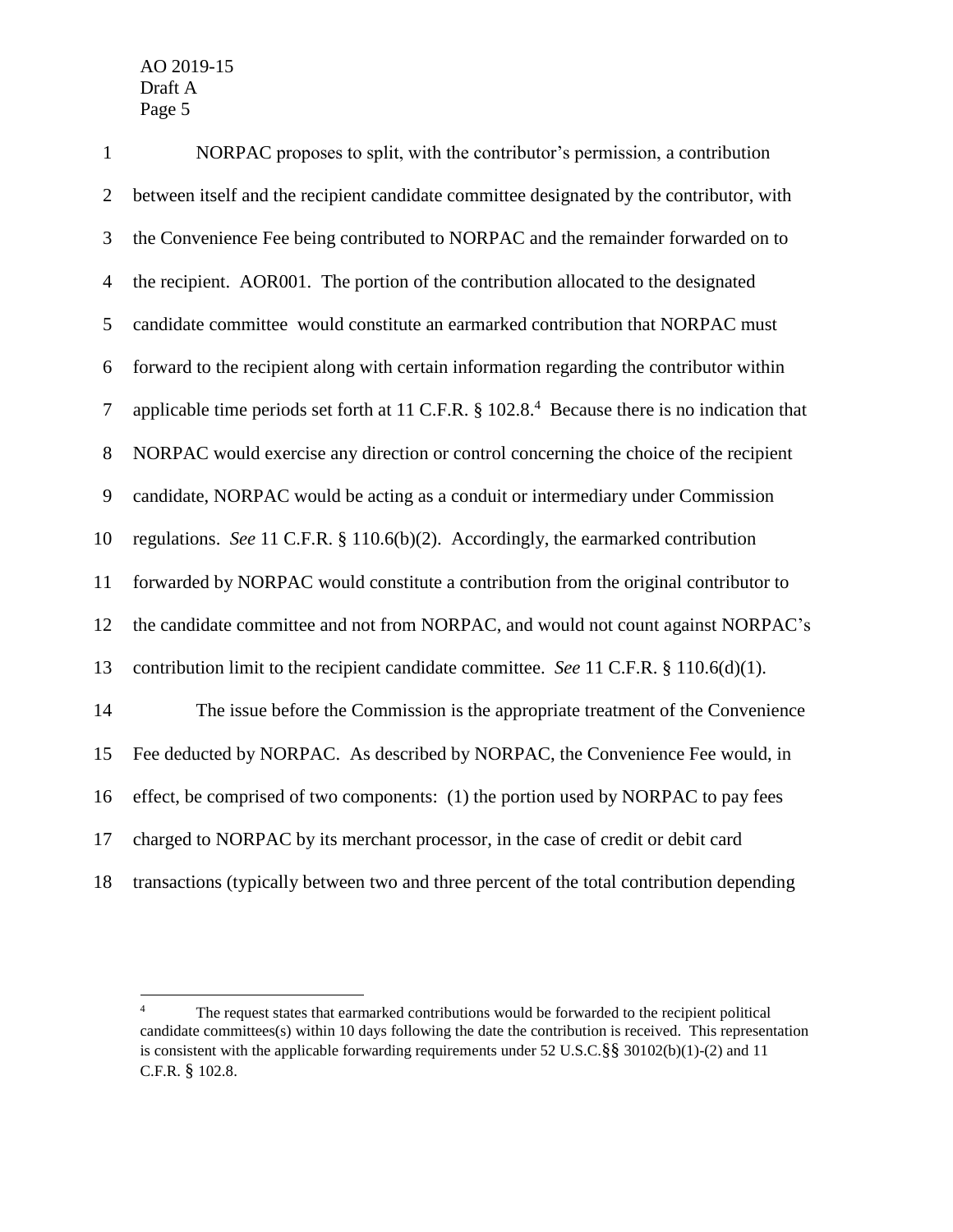1 on the type of card used),<sup>5</sup> and (2) the remaining portion that would generate "a small profit" for NORPAC and be used to "help pay its administrative and solicitation costs."

AOR001.

 $\overline{a}$ 

 With respect to the first component, the Commission has long held that funds paid to a committee for expenses that it incurs to process a contribution are themselves a contribution. In Advisory Opinion 1995-09 (NewtWatch PAC), the Commission considered how a political committee would report processing fees charged by the committee's financial services company to process online credit card contributions. *See*  Advisory Opinion 1995-09 (NewtWatch PAC) at 2-3. The Commission concluded that "the [c]ommittee must treat the full amount of a donor's contribution as the contributed amount for purposes of the limits and reporting provisions of the Act," even though the committee would ultimately receive less than that amount after the merchant processor deducted its fees. *Id.* at 3; *see also* Advisory Opinion 1999-08 (Specter) at 3 (same), Advisory Opinion 1994-33 (VITEL) at 4 (same), Advisory Opinion 1991-01 (Deloitte & Touche PAC) at 4 (same). Considering a similar fact pattern in Advisory Opinion 1978- 68 (Seith for Senate), the Commission stated that: The amount of any contribution made by credit card is the amount authorized by the contributor and may not be reduced by any discounts or service charges deducted by the credit card issuer

- when remitting contribution proceed[sic] to the committee.
- [internal citation omitted] Any deductions or set offs by the credit
- card issuer against the proceeds of contributions made by credit
- card are considered expenditures of the Committee and must be

<sup>&</sup>lt;sup>5</sup> The request indicates that contributions transmitted by check would be charged the same Convenience Fee as those made by a credit or debit card even though contributions by check would not incur a processing fee. AOR001. The Commission presumes that the entire Convenience Fee charged to contributions made by check would be used to help pay NORPAC's administrative and solicitation costs.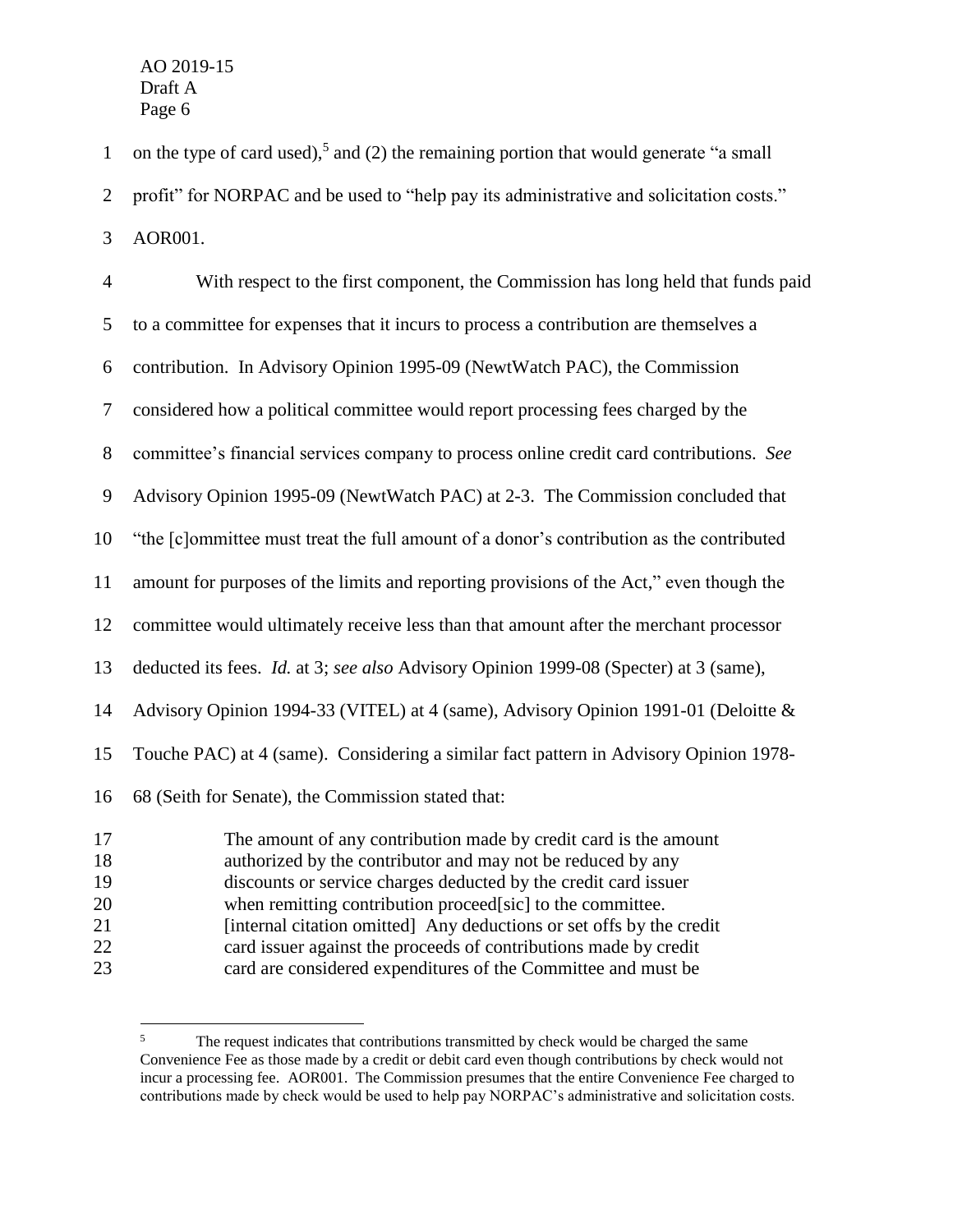1 reported as expenditures as of the date the Committee receives<br>2 notice that the deduction or set-off is being taken. notice that the deduction or set-off is being taken. 3 Advisory Opinion 1978-68 (Seith for Senate) at 2. It follows here that, because NORPAC intends to use a portion of the Convenience Fee to defray its credit and debit card processing costs, that amount would constitute a contribution from the contributor to NORPAC. 6 7 The second component of the Convenience Fee would be used by NORPAC to pay its own administrative and solicitation costs. AOR001. Funds transmitted to a political committee to pay these types of costs have also been deemed to be contributions to that committee. *See* Advisory Opinion 2012-18 (National Right to Life Committee) at 2-3 (finding that a non-profit entity's payments for the establishment, administration, and solicitation costs of its independent expenditure-only political committee constitute reportable contributions because the recipient committee was not a separate segregated 15 fund).<sup>7</sup> The costs of hiring staff, organizing fundraisers, and maintaining an office and website are some of the most essential expenses incurred by a political committee. Funds raised by a political committee to pay those expenses fall squarely within the definition of contribution under the Act and Commission regulations. *See* 52 U.S.C. § 30101(8)(A)(i); *see also* 11 C.F.R. § 100.52(a).

 $7 \text{ A limited exception from the definition of "contribution" and "expenditure" under the Act$ exempts the establishment, administration, and solicitation of contributions to a separate segregated fund to be utilized for political purposes by certain corporations and membership groups. *See* 52 U.S.C. § 30118(b)(2). Because NORPAC is not a separate segregated fund, no such exemption is applicable here. *See* Advisory Opinion 2012-18 (National Right to Life Committee) at 2-3.

 $\overline{6}$ <sup>6</sup> The appropriate methods for reporting these receipts and disbursements are addressed in greater detail below.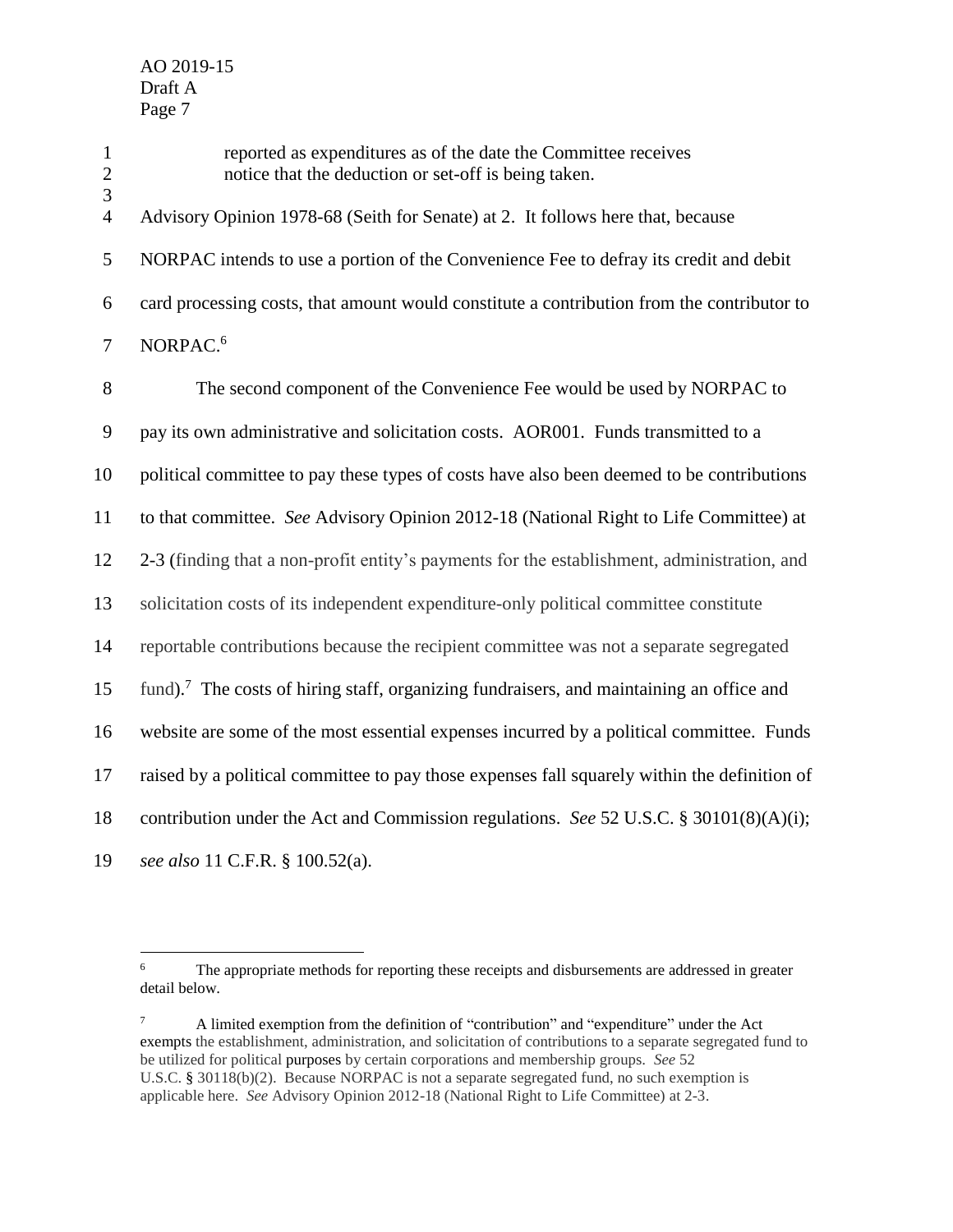| $\mathbf{1}$   | Consequently, the entirety of the Convenience Fee (including both the portion             |
|----------------|-------------------------------------------------------------------------------------------|
| $\overline{c}$ | used to reimburse credit and debit card processing fees and the amount in excess of those |
| 3              | costs that would yield a "profit" for NORPAC) would constitute a contribution from the    |
| $\overline{4}$ | original contributor to NORPAC. NORPAC has stated that it will inform contributors        |
| $\mathfrak s$  | "of the contribution limits and relevant necessary requirements of making a political     |
| 6              | contribution" under the Act and Commission regulations when it solicits contributions.    |
| $\tau$         | AOR001. Because the Convenience Fee will constitute a contribution to NORPAC, the         |
| $8\,$          | Commission assumes that NORPAC will provide this information to contributors with         |
| 9              | respect to both the Convenience Fee contributions that NORPAC will receive and the        |
| 10             | earmarked contributions that NORPAC will forward to the designated candidate              |
| 11             | committees.                                                                               |
| 12             | If the Commission answers Question $#1$ in the affirmative, how would<br>2.               |
| 13             | NORPAC report these transactions?                                                         |
| 14             | The transactions proposed in Question #1 trigger multiple reporting requirements          |
| 15             | under the Act and Commission regulations applicable to NORPAC. Each of these is           |
| 16             | addressed in turn below.                                                                  |
| 17             | A. Reports Filed by NORPAC <sup>8</sup>                                                   |
| 18             | The Act and Commission regulations require political committees to file reports           |
| 19             | of all receipts and disbursements. 52 U.S.C. § 30104(a)-(b); 11 C.F.R. §§ 104.1,          |
| 20             | $104.3(a)$ -(b). As noted above, the full amount of the Convenience Fee must be reported  |

 $\bf 8$ The Commission notes that the political committees that receive earmarked contributions forwarded by NORPAC would also be subject to specific reporting requirements pursuant to the Act and Commission regulations. *See* 11 C.F.R. § 110.6(c)(2).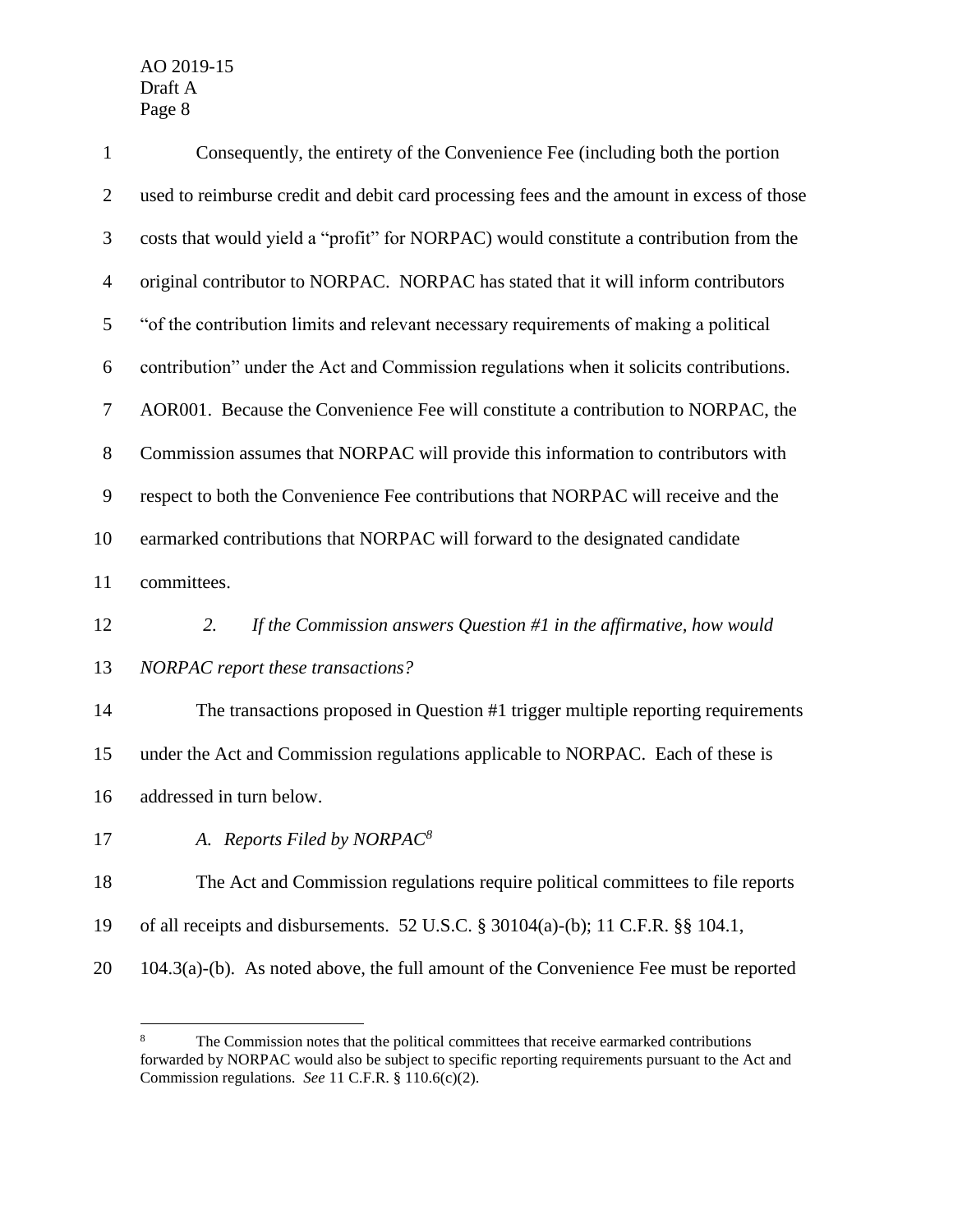| $\mathbf{1}$   | as a contribution to NORPAC on NORPAC's Form 3X filing. If a Convenience Fee is             |
|----------------|---------------------------------------------------------------------------------------------|
| $\overline{2}$ | paid to NORPAC by a political committee, NORPAC must itemize such receipt on                |
| 3              | Schedule A of its Form 3X filing, noting the full amount of the Convenience Fee, the date   |
| $\overline{4}$ | of the contribution, and the full name and address of the contributing political committee. |
| $\mathfrak{S}$ | 11 C.F.R. §§ 104.2(e)(3), 104.3(a)(4)(ii). In the case of a contribution from an            |
| 6              | individual or entity other than a political committee, NORPAC is only required to itemize   |
| $\tau$         | such receipt on Schedule A of its Form 3X filing if that contributor has made one or more   |
| $8\,$          | contributions to NORPAC during the calendar year aggregating in excess of \$200-            |
| $\mathbf{9}$   | which aggregate amount includes Convenience Fee(s) as well as any other contributions       |
| 10             | to NORPAC made by the same contributor. 11 C.F.R. $\S$ $104.2(e)(3)$ , $104.3(a)(4)(i)$ .   |
| 11             | NORPAC must also note the date and amount of the contribution, and should report the        |
| 12             | full name, address, occupation and name of employer (if applicable), and aggregate year-    |
| 13             | to-date total contributions by the contributor, for such itemized contributions on Schedule |
| 14             | A of its Form 3X filing. Id. Any contribution from a person other than a political          |
| 15             | committee that does not meet this \$200 threshold must be reported, but need not be         |
| 16             | itemized, on NORPAC's Form 3X filing. <i>Id.</i> Additionally, any credit or debit card     |
| 17             | processing fee payable by NORPAC to its merchant processor(s) would be an operating         |
| 18             | expenditure that must be reported as a disbursement on Schedule B of NORPAC's Form          |
| 19             | 3X filing. See 11 C.F.R. § 104.3(b)(1)(i); Advisory Opinion 1978-68 (Seith for Senate)      |
| 20             | at 2. Finally, the Commission assumes that NORPAC will comply with all applicable           |
| 21             | record keeping requirements under 11 C.F.R. § 102.9(c) and § 104.14(b).                     |
| 22             | The Act and Commission regulations also require intermediaries or conduits of               |
| 23             | contributions earmarked to candidates or their authorized committees to report the          |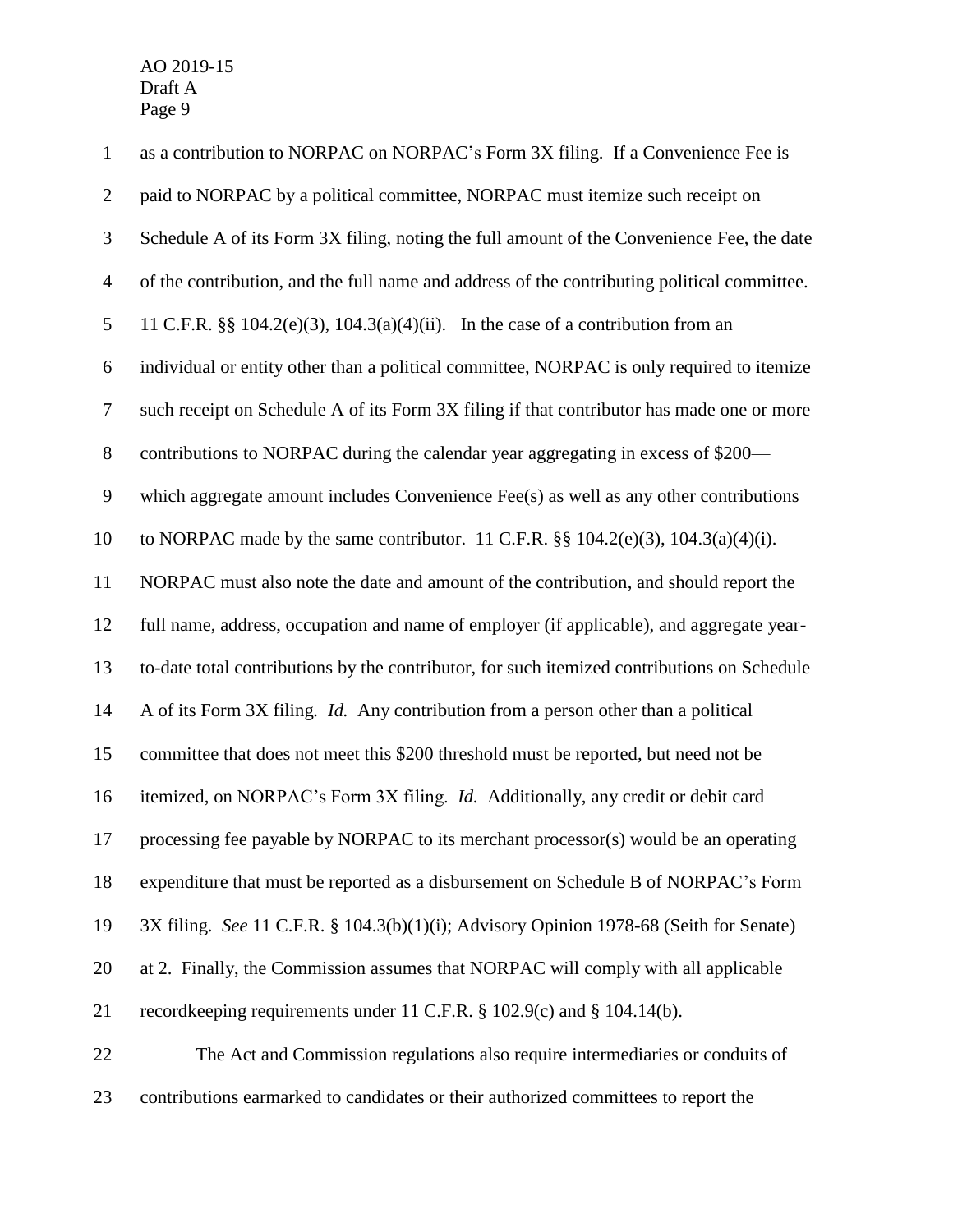$\overline{a}$ 

| $\mathbf{1}$   | original source of such contributions and the identity of the recipient candidate or          |
|----------------|-----------------------------------------------------------------------------------------------|
| $\overline{2}$ | authorized committee to the Commission. 52 U.S.C. § 30116(a)(8); 11 C.F.R.                    |
| 3              | $§$ 110.6(c)(l). As discussed above, NORPAC would be acting as an intermediary or             |
| $\overline{4}$ | conduit with respect to each earmarked contribution forwarded to a candidate committee        |
| 5              | as designated by the original contributor. NORPAC must, therefore, report the total           |
| 6              | amount of the forwarded contribution as a receipt on Schedule A of its regularly              |
| $\tau$         | scheduled Form 3X filing with the Commission. <sup>9</sup> In addition to the amount of the   |
| $8\,$          | forwarded contribution, NORPAC must report the name and mailing address of the                |
| $\mathbf{9}$   | original contributor, the date NORPAC received the contribution, the intended recipient       |
| 10             | as designated by the contributor, the election designated by the contributor, if any, and, if |
| 11             | the forwarded contribution exceeds \$200, the occupation and employer of the original         |
| 12             | contributor. 11 C.F.R. $\S\S 110.6(c)(1)(iv)$ , 110.1(b)(2)(i).                               |
| 13             | When NORPAC forwards the earmarked contribution to the designated recipient,                  |
| 14             | NORPAC must also report the total amount of the forwarded contribution as a                   |
| 15             | disbursement on Schedule B of its regularly scheduled Form 3X filing with the                 |
| 16             | Commission, along with the name of the designated recipient, the date that the                |
| 17             | contribution was forwarded, the name of the original contributor, the election designated     |
| 18             | by the contributor, if any, and a notation that the contribution was forwarded in the form    |
| 19             | of a check drawn on NORPAC's account. Id.                                                     |
| 20             |                                                                                               |

<sup>&</sup>lt;sup>9</sup> A conduit or intermediary's reporting requirements vary depending on whether the forwarded contribution was deposited in its bank account or was passed directly to the recipient. *See* 11 C.F.R. § 110.6(c)(1)(iv). NORPAC indicates that forwarded contributions would first be deposited in its account before earmarked funds would be forwarded to the designated recipient. AOR002.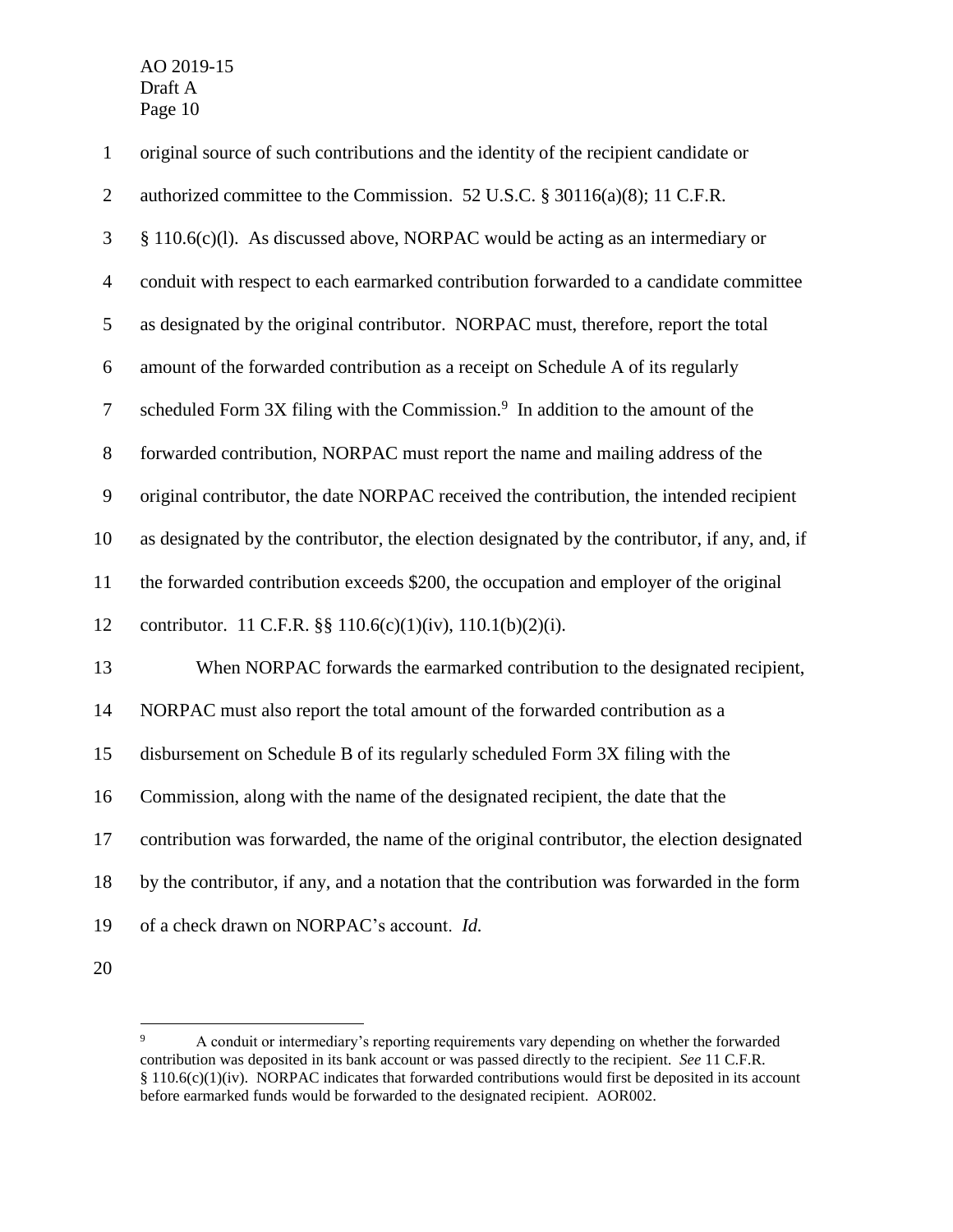*B. Information Transmitted by NORPAC to Recipient Candidate Committees* The Act and Commission regulations provide that, at the same time that a conduit or intermediary forwards an earmarked contribution that exceeds \$50 to a recipient committee, 11 C.F.R. § 102.8(a)-(b), it must also forward the name and address of the contributor, the amount of the earmarked contribution, the date that the earmarked contribution was received by the conduit or intermediary, and, if the contribution is over \$200, the contributor's occupation and the name of his or her employer. 52 U.S.C. § 8 30102(b); 11 C.F.R. § 110.6(c)(1). This information must be transmitted to the recipient committee for purposes of filing its own reports with the Commission. As stated above, because NORPAC would be acting as a conduit or intermediary with respect to the forwarded earmarked contribution, NORPAC must transmit the aforementioned information to the recipient committee simultaneously with transmittal of the funds, provided that the amount thresholds described herein are met. *Conclusions* The Commission concludes that NORPAC may deduct the Convenience Fee as proposed, however, the entirety of the Convenience Fee would constitute a contribution from the original contributor to NORPAC. The Commission also clarifies how each component of the proposed transaction must be reported by NORPAC as well as what information it must disclose to the recipient candidate committee. This response constitutes an advisory opinion concerning the application of the Act and Commission regulations to the specific transaction or activity set forth in your request. *See* 52 U.S.C. § 30108. The Commission emphasizes that, if there is a change in any of the facts or assumptions presented, and such facts or assumptions are material to